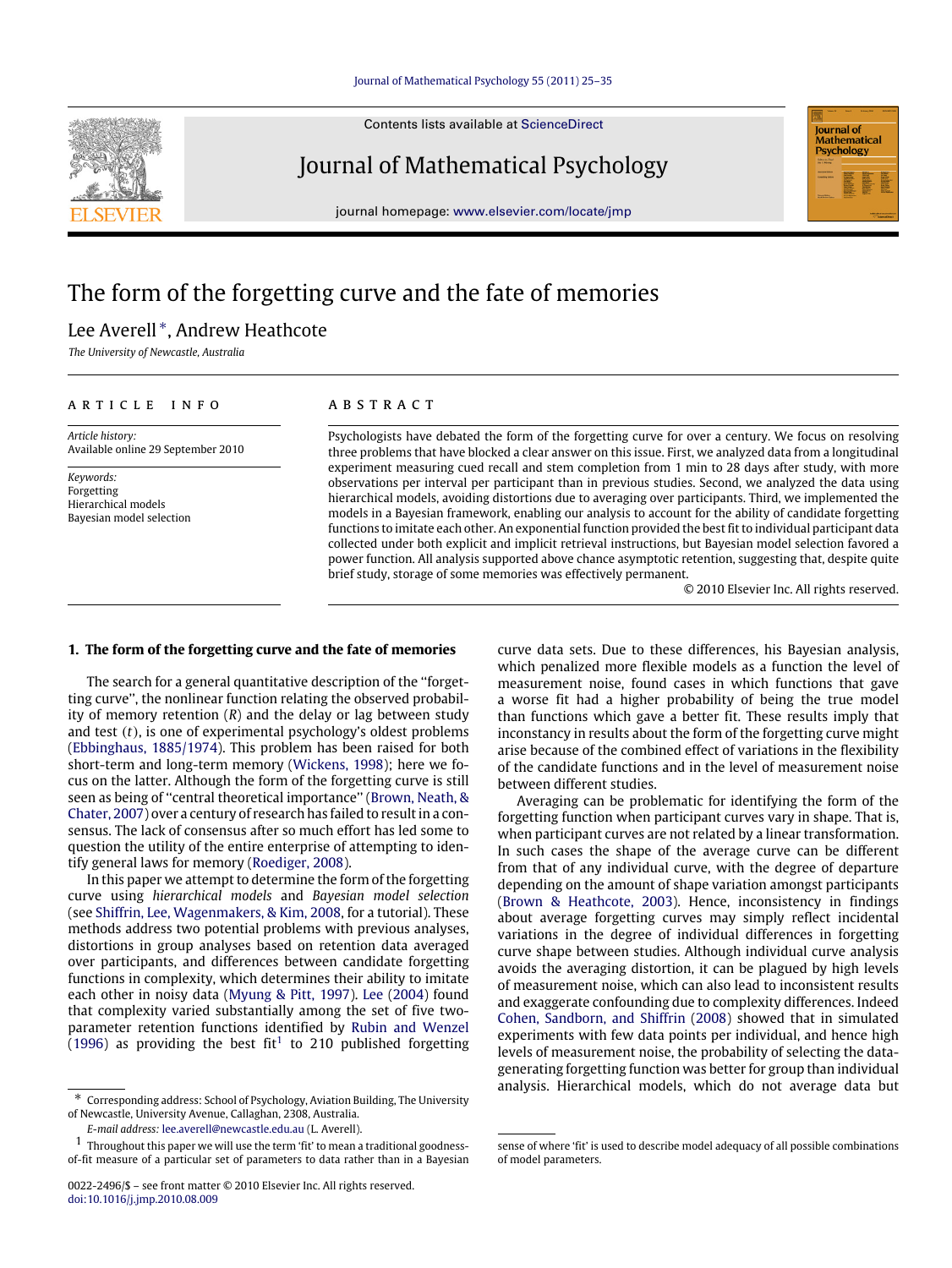have the advantages of group level analysis in terms of reduced measurement noise, offer a potential solution to this dilemma. The reduction in measurement noise as a result of the hierarchical structure is due to the pooling (shrinkage) of individual participant parameter estimates around a common mean.

In the next section we introduce a general framework that identifies two components to the question about the form of the forgetting function. What mathematical function characterises the nonlinear change in retention with lag? Do forgetting curves have an asymptote (*a*) greater than chance performance (*g*)? We will refer to these respectively as the ''function'' and ''fate'' questions. We then attempt to answer both questions by analysing a cued recall data set collected by [Averell](#page-10-10) [and](#page-10-10) [Heathcote](#page-10-10) [\(2009\)](#page-10-10). In their experiment, participants studied 4–6 letter words and at test were cued with a stem consisting of the first three letters of a studied word. In one condition participants were given explicit memory instructions; they were asked to complete the stem to make a studied word. In a second condition a different group of participants were given implicit memory instructions; they were asked to complete the stem with the first word that came to mind. Retention was measured at seven lags ranging from around one minute to one hour in the first experimental session, and again in sessions that occurred 1, 7 and 28 days after the initial session.

The initial session was modelled after a similar experiment performed by [McBride](#page-10-11) [and](#page-10-11) [Dosher](#page-10-11) [\(1997\)](#page-10-11). They found constant retention for lags greater than 15 min, but suggested that a ''further decline would be measured in hours or days'' (p. 380). [Averell](#page-10-10) [and](#page-10-10) [Heathcote](#page-10-10) [\(2009\)](#page-10-10) included the last three sessions in order to test this possibility, and to provide data that strongly constrained the answer to the fate question. In order to reduce measurement noise, so the data also strongly constrains the answer to the function question, each participant responded to a large number of tests at each lag, around 80 in the first session and 104 in later sessions.

## **2. Candidate forgetting curve forms**

Eq. [\(1\)](#page-1-0) is a general expression for the forgetting curve.

$$
R(t) = a + (1 - a) \times b \times P(t).
$$
\n<sup>(1)</sup>

*P* varies nonlinearly with *t* as a function of  $\theta$ , a vector of positive parameters. We assume that, for all  $\theta$ ,  $P(0) = 1$  and that  $P(t)$ approaches zero for large values of *t*. The parameters *a* and *b* are also assumed bounded between zero and one, and hence *R*(*t*) is similarly bounded, which must necessarily be the case as *R*(*t*) is a probability. Enforcing this bound is important as otherwise data fits can be inflated (see [Navarro,](#page-10-12) [Pitt,](#page-10-12) [&](#page-10-12) [Myung,](#page-10-12) [2004,](#page-10-12) for further discussion). Values of *b* less than one allow for the possibility that  $R(0) < 1$ , which might occur, for example, if study encoding fails.<sup>[2](#page-1-1)</sup>

In terms of Eq. [\(1\),](#page-1-0) the function question is answered by identifying *P*(*t*) and the fate question is answered by determining if  $a > g$ . In cases where retention is measured by responses chosen from a very large set (e.g., cued recall of unrelated word pairs) it can be assumed that  $g = 0$ . However, in [Averell](#page-10-10) [and](#page-10-10) [Heathcote'](#page-10-10)s [\(2009\)](#page-10-10) experiment each test stem could only be completed by a relatively small set of words (four or more), so chance performance had to be taken into account. An initial calibration study determined that  $g = 0.116$  for their stimuli, so we estimated a parameter  $\hat{a}$  that was bounded between zero and one and that was related to the asymptote by  $a = 0.116 + (1 - 0.116) \times \hat{a}$ .

Opinions are strongly divided on the question of the fate of memories. [Chechile](#page-10-13) [\(2006\)](#page-10-13) stated that ''The inability of a function to account for the possibility of permanent retention is a serious failing'' (p. 36). In contrast, [Wixted](#page-10-14) [\(2004\)](#page-10-14) asserted that a chance asymptote ''seems to be the view of almost everyone who has ever investigated the mathematical form of forgetting'' (p. 871). Wixted demonstrated that the fate and function questions are intimately connected. For example, an exponential function provided a much worse fit than a power function when fit to free recall data reported by [Wixted](#page-10-15) [and](#page-10-15) [Ebbesen](#page-10-15) [\(1991\)](#page-10-15) when both had no asymptote, but fit equally well when both had an asymptote.

We considered three candidate forms for the function *P*, an exponential function with parameter  $\alpha$ ,  $P = e^{-\alpha}$  where  $\alpha$  represents the rate of forgetting. A Pareto function with parameters  $\gamma$ and  $\beta$ ,  $P = (1 + \gamma t)^{-\beta}$  where  $\gamma$  scales the effect of  $\beta$ , the rate of forgetting (see below). Lastly, a special case of the Pareto, a power function, in which it is assumed that  $\nu = 1$ . The additive constant in the latter two functions ensures that  $P(0) = 1$ , and its value is fixed at unity without loss of generality when the *b* parameter is also estimated, as for any other value *k*,  $b(k+\gamma t)^{-\beta} = b(1+\gamma t)^{-\beta}$ , where  $\acute{b} = bk^{-\beta}$  and  $\acute{\gamma} = \gamma/k$ . The same argument shows that the hyperbolic function examined by [Rubin](#page-10-7) [and](#page-10-7) [Wenzel](#page-10-7) [\(1996\)](#page-10-7), and favoured by [Lee'](#page-10-6)s [\(2004\)](#page-10-6) Bayesian analysis,  $1/(mt + b)$ , is a special case of the Pareto where  $\beta = 1$ . Although this set of functions is not exhaustive, it does cover most of the best plausible candidates from previous studies, $3$  and we contend that it also captures important characteristics of the psychological mechanisms thought to be responsible for the form of the forgetting function.

<span id="page-1-0"></span>The relationship between our candidates, and their psychological interpretation, is illustrated comparing shapes as measured by their hazard function  $H(t) = \frac{-dP(t)}{dt}$  [\(Chechile,](#page-10-13) [2006\)](#page-10-13). For the exponential, the hazard function is a constant,  $H(t) = \alpha$ , and for the Pareto it is a hyperbolically decreasing function of lag,  $H(t) = \gamma \beta/(1 + \gamma t)$ . The hazard function shows that, for the exponential, the rate at which memories are forgotten is a constant proportion of the remaining memories which can be forgotten. For the Pareto and power function, in contrast, something is slowing down the rate of forgetting relative to the exponential as lag increases. [Wixted](#page-10-14) [\(2004\)](#page-10-14) attributed the slowing to consolidation, a process that makes memories less vulnerable to forgetting as they age. He related the candidate forgetting functions to [Jost](#page-10-16) [\(1897\)](#page-10-16) second law of memory, which states that if two memories have an equal strength at lag *t*, forgetting will be more rapid for a younger memory than an older memory thereafter. Both Pareto and power functions are consistent with Jost's law, whereas the exponential function is not, as once their strengths are equal, both older and younger memories must be forgotten at the same rate if forgetting is exponential [\(Simmon,](#page-10-17) [1966\)](#page-10-17).

Pareto and power functions differ only in the scale on which consolidation occurs. For example, if  $\gamma = 0.1$  in the Pareto function, the effect of an increase in *t* is ten times less than for a power function. Hence, for small values of  $\gamma$  consolidation is slow, whereas for large values of  $\gamma$  it is fast. [Wixted'](#page-10-14)s [\(2004\)](#page-10-14) analysis demonstrates that weak consolidation might be mistaken for an asymptote, as it results in very gradual rate of decrease at longer lags. For example, in fits to [Rubin,](#page-10-18) [Hinton,](#page-10-18) [and](#page-10-18) [Wenzel'](#page-10-18)s [\(1999\)](#page-10-18) data on cued recall of unrelated word pairs, he found that an exponential function provided an accurate fit with an asymptote of 0.11, whereas a Pareto function with an asymptote fixed at zero provided a slightly better fit with  $\gamma = 0.11$ .

<span id="page-1-1"></span><sup>2</sup> Other causes might also apply, such as study resulting in encoding of a shortterm memory representation but not a long-term memory representation. In this case measured retention might be perfect immediately after study, due to retrieval from short-term memory, even when *b* < 1. In [Averell](#page-10-10) [and](#page-10-10) [Heathcote'](#page-10-10)s [\(2009\)](#page-10-10) experiment the interval between study and the first lag was filled with other study and test events, so retrieval from short-term memory was unlikely.

<span id="page-1-2"></span> $^{\rm 3}$  We do not consider either the linear or logarithmic functions examined by [Lee](#page-10-6) [\(2004\)](#page-10-6) as they can make predictions outside the unit interval, and so are not suitable for retention probability data.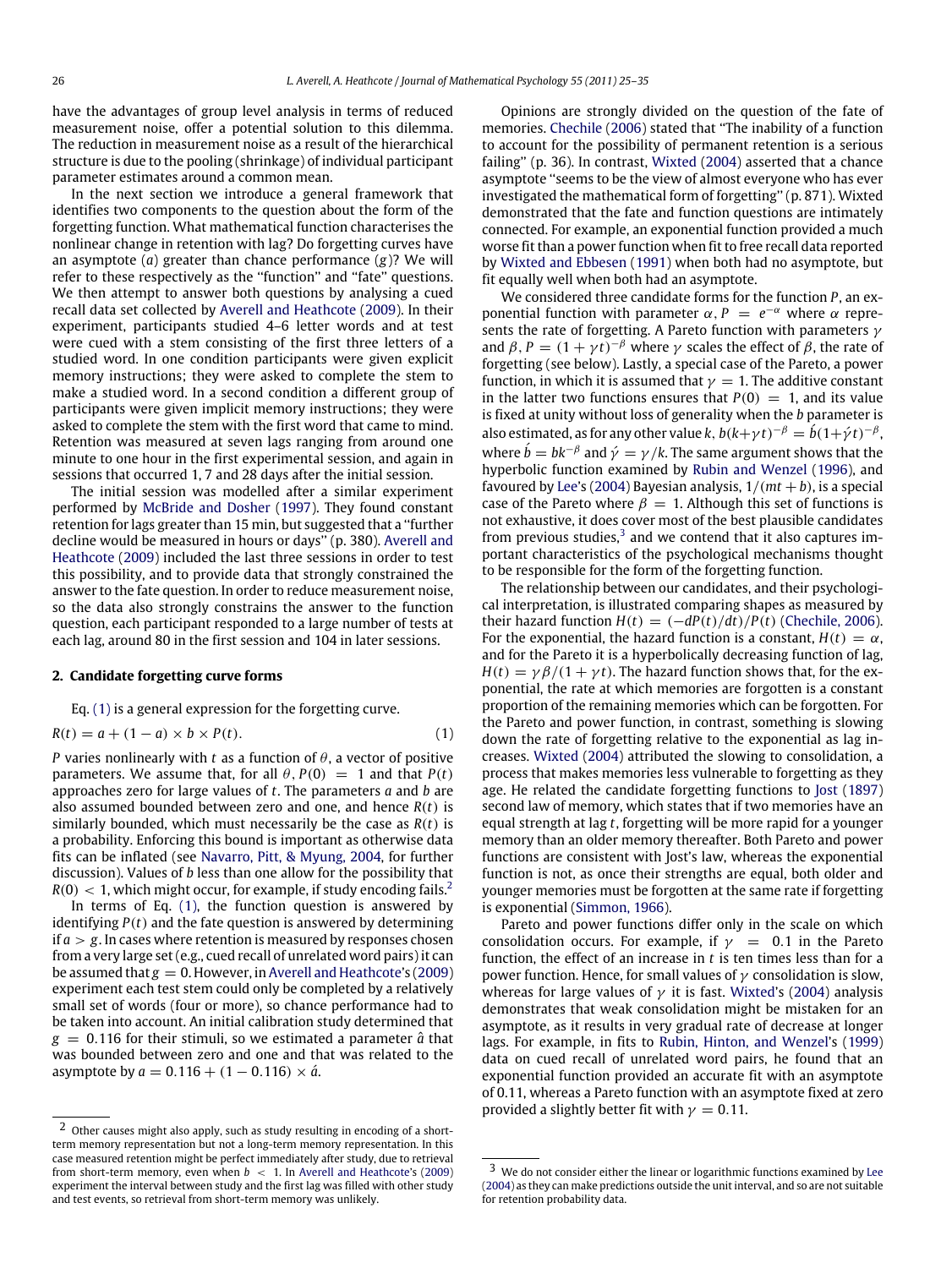In light of such findings, and related findings favoring the zeroasymptote Pareto with a range of estimated values, [Wixted](#page-10-14) [\(2004\)](#page-10-14) contended that the fate of memories that are not rehearsed after initial study, even memories that are initially very strong, such as in [Bahrick'](#page-10-19)s [\(1987\)](#page-10-19) study of high school knowledge of Spanish, are eventually completely forgotten. That is, although consolidation slows the rate of forgetting, it is ultimately ineffective. The implication is that forgetting functions should not include an asymptote parameter, but that they should allow for consolidation to occur on a range of different time scales. These implications are captured by the Pareto function with a zero asymptote.

In light of these considerations, we fixed the asymptote of our candidate Pareto function at chance performance in our analysis. That is we assumed:

$$
R(t) = 0.116 + (1 - 0.116) \times b \times (1 + \gamma t)^{-\beta}.
$$
 (2)

For the power and exponential functions, in contrast, we estimated the asymptote (taking into account chance performance as previously discussed), to allow, respectively, for ultimately effective consolidation and no consolidation. The inclusion of an asymptote parameter in the power function shows that while the power model is a special case of the Pareto it is not nested within it.

$$
R(t) = a + (1 - a) \times b \times (1 + t)^{-\beta}
$$
 (3)

$$
R(t) = a + (1 - a) \times be^{-\alpha t}.
$$
\n<sup>(4)</sup>

Henceforth, we will refer to these candidate functions, each of which has three estimated parameters, simply as the Pareto, power and exponential functions. Comparison of all three bears on the function question, whereas comparison of the Pareto with the other two bears on the fate question.[4](#page-2-0)

## **3. Data analysis**

Complete details of experimental methods are given in [Averell](#page-10-10) [and](#page-10-10) [Heathcote](#page-10-10) [\(2009\)](#page-10-10); here we provide an overview that highlights aspects that are important for answering the questions at hand. The 32 participants (half in the implicit and half in the explicit condition) performed thirty 4.3 min study-test cycles in the first session, with an 8.6 min break between the 16th and 17th cycles. Otherwise breaks between study and test, and between studytest cycles, were only 7 s to ensure that participants had little time for rehearsal of the study words. Study consisted of 17 word pairs being presented for 4 s each, with participants required to rate which word occurred more frequently in their linguistic experience. At test 26 stems were presented sequentially for 7 s each, and during each presentation participants were required to type a completion. In later sessions, which were performed in the same room, the same procedure applied, except that five study-test cycles were performed with no long break, and only 13 pairs were studied on each cycle. The first cycle in later sessions was a warm up, whereas in the remaining cycles test stems corresponding to words studied in the first session. For each participant no study word or test stem was ever repeated in the entire experiment.

Several aspects of the experimental methods bear on two important and related issues, retrieval failure and interference. Retrieval failure occurs when an available memory (i.e., one that is still in storage) is not accessible at the time of testing. Such failures can occur when memory is probed with retrieval cues that are not strongly associated to the target memory, or due to interference occurring when other memories out-compete with the target memory for retrieval. If the level of retrieval failure differs across lags any answer to the function question would be confounded, as the shape of the forgetting curve would be altered by the differences. Strong retrieval failure at long lags would also confound the answer to the fate question, as available memories might not result in above chance performance.

<span id="page-2-1"></span>[Averell](#page-10-10) [and](#page-10-10) [Heathcote](#page-10-10) [\(2009\)](#page-10-10) used stem-cued testing with the aim of minimizing both effects. Only one word consistent with each test stem was studied, which should minimize interference due to retrieval competition effects, because no allowable non-target test response was ever studied. Stems provide strong retrieval cues, so particularly in later experimental sessions, when cues related to the study context are less likely to be used, stored memory traces are more likely to still be accessible. To further reduce the possibility of retrieval failure in later sessions, each participant videoed a first-person view of their walk into the experimental room from the foyer where they were met by the experimenter. The experimenter also made a short video of the participant sitting in front of the experimental computer in order to capture aspects of the study context that might not be present in later sessions (e.g., the participant's attire). Prior to the experiment participants also answered questions about the weather, their surrounds and mood as well as their activities just prior to commencement of the first session. The answers to these questions and the videos were reviewed just prior to the commencement of later testing sessions.

Three further measures were taken to also reduce confounding by factors that differed between lags. The number of stems in a test cycle that corresponded to words studied in the same test cycle was approximately equated over all ten lags. This control aimed to equate the degree to which recall of one item could assist recall of following test items from nearby study positions [\(Howard](#page-10-20) [&](#page-10-20) [Kahana,](#page-10-20) [2002\)](#page-10-20). Testing of items in the shortest (1.2 min) lag condition occurred around one quarter of the way through the test cycle following the cycle in which they were studied. The intervening test trials made it unlikely that rehearsal for this lag would advantage performance relative to longer lags. The remaining lags occurred three quarters of the way through the test list and 1, 2, 4, 8 or 16 cycles later, on average lags of 2.93, 6.45, 10.75, 19.35, 36.55 and 70.95 min. The lags for the following three sessions were, on average, 1440, 10,080 and 40,320 min after study. An increasing spacing was used in order to provide the densest measurements of the forgetting curve in the region where it was most rapidly changing [\(Myung](#page-10-21) [&](#page-10-21) [Pitt,](#page-10-21) [2009\)](#page-10-21).

Finally, the seven lags in the first session were dispersed over the first 2.1 h experimental session so that their average midpoints were close to equivalent (69.8, 70.4, 70.2, 70.4, 70.2, 70.1 and 70.1 min into the session). This equivalence minimized the possibility that the lag effect within the first session was confounded by fatigue or differential interference effects related to the position of the lag in the test session, whether specific to a test item or non-specific. However, it is important to note that this final control does not apply to the three longest lags. For example, the later testing sessions took only 35 min, and so performance may have been improved by a reduction in fatigue. On the other hand performance in the later sessions may have been reduced by a build up of retroactive interference after the first session or because, despite the measures taken, the reinstatement of study context in later sessions was not equivalent to the first session. In light of these possibilities, after reporting results for the analysis of all lags, we discuss parallel results obtained based on only the lags in the first session.

<span id="page-2-0"></span><sup>4</sup> An alternate approach to these questions involves examining a four-parameter Pareto function with an estimated asymptote. However, analyses with this function tended to be numerically unstable, often producing extremely small estimates of  $\gamma$  and correlated very large estimates of *b*. The reason is related to the Pareto's hazard function, which can be close to constant, like that of the exponential, over the range of experimentally measured lags when  $\gamma$  is small. Correlated large values of *b* compensate for the attendant very small change in *P*(*t*) over the measured range of *t*.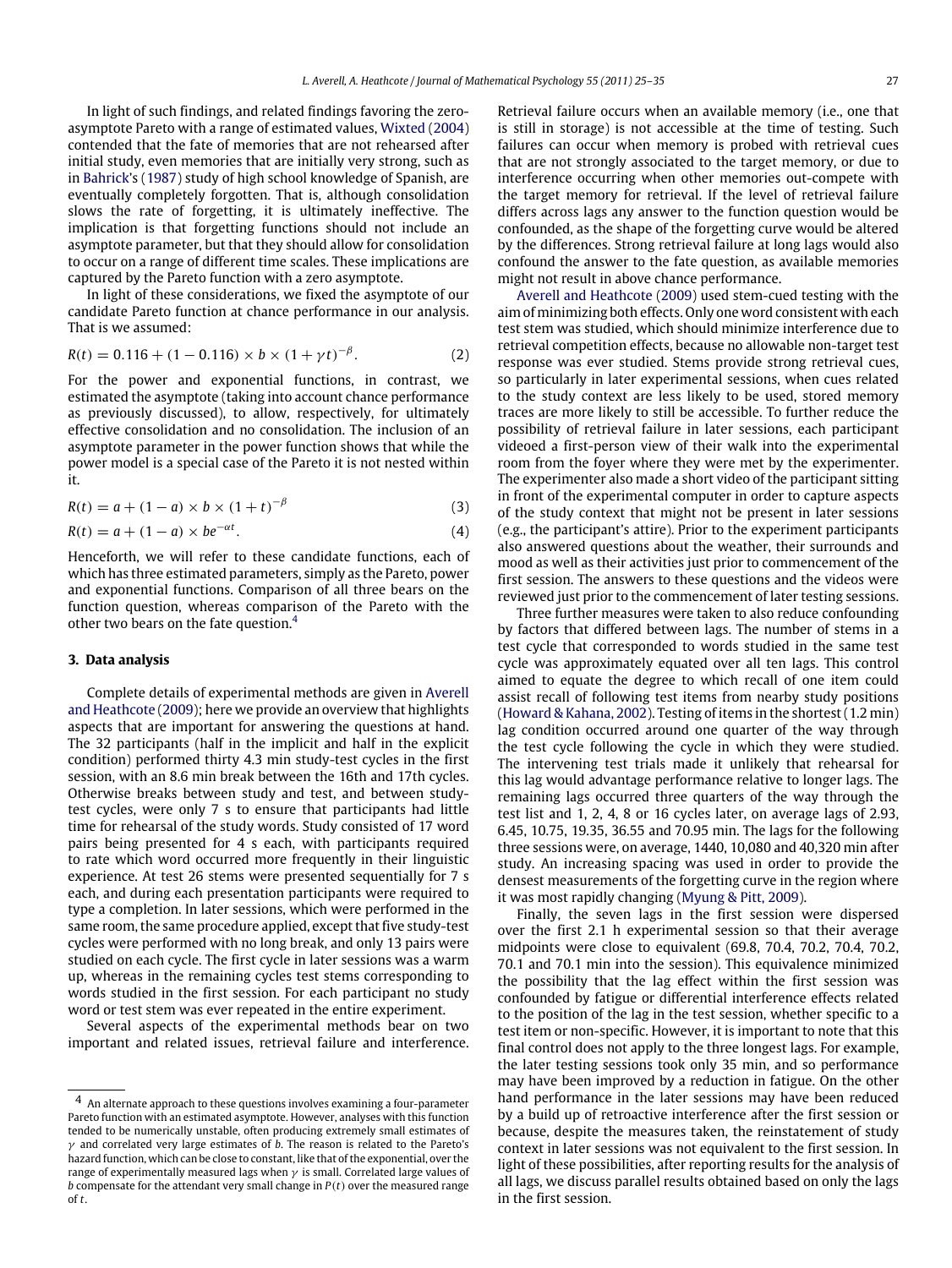## **4. Maximum likelihood analysis**

Individual and group analyses characterize each individual's data, or the group average, by estimating a set of retention function parameters. Retention data, in the form of counts for correct responses at each lag (*n<sup>i</sup>* for *i* = 1, . . . , *T lags*) is usually modelled by a binomial distribution,  $n \sim B(p_i, N_i)$  where the  $N_i$  are the number of responses at each lag and the *p<sup>i</sup>* are the probabilities of a correct response at each lag. The binomial probability parameters, in turn, are assumed to come from a retention function, such as Eqs. [\(2\)–\(4\)](#page-2-1) with parameter vectors of the form  $\Theta$ (*a*, *b*,  $\theta$ ). Estimation of this type can be done by the method of maximum likelihood, using an optimization algorithm to find an estimate,  $\hat{\Theta}$ , that minimizes the deviance, which equals −2 times the log-likelihood. The minimum deviance, *D*, is obtained by plugging  $\hat{\Theta}$  into its retention function to obtain retention probability estimates,  $\hat{p}$ which are in turn substituted into the following equation:

$$
D = -2 \arg \max \sum_{i=1}^{t} n_i \ln p_i + (N_i - n_i) \ln(1 - p_i). \tag{5}
$$

A summary of the group results can be made by summing of the individual deviances, as each deviance, and so their sum, have a  $\chi^2$  distribution. When we performed this analysis the exponential function clearly had the best fit with total deviance values of (959 and 874) for the explicit and implicit data respectively, with the power function being intermediate (1032 and 902) and the Pareto function providing the worst fit (1070 and 921).

At the individual participant level 11 of the 16 participants in the explicit instruction condition had a lower deviance for the exponential compared to the power and 14 of the 16 participants had lower deviance for the exponential when compared to the Pareto. In the implicit instruction condition 12 of the 16 participants have lower exponential deviance relative to the power model while 13 of the participants had lower deviance for the exponential relative to the Pareto.

The main shortfall of using minimum deviance as a tool for model selection is that it does not account for uncertainty about parameter estimates and differences in functional form complexity. The functional form of a model dictates the way in which parameters can interact. Different algebraic relationships between parameters in different models can lead to a differential ability of models with the same number of nominal parameters to fit noisy data patterns. What is needed is a way to penalize more complex models for the ability to fit random data patterns.

## **5. Hierarchical Bayesian estimation**

A hierarchical model adds the assumption that each participant, characterised by their parameter vector  $\Theta_i$  for  $i = 1, \ldots, P$ participants, is a sample from a population distribution. In our application we assumed a multivariate normal population distribution, with parameters consisting of a vector of means,  $\mu$ and a variance–covariance matrix  $\Sigma$ . The three means estimate the central tendency of the population. The  $\Sigma$  matrix consists of the three variances on the main diagonal, which estimates the extent of individual differences, and the three co-variances, which estimate the population correlations amongst parameters. We allowed for such correlations because it might be the case that, for example, participants with a generally better memory have both good initial encoding (b) and a slower rate of forgetting ( $\alpha$ or  $\beta$ ). In order to conform to the unbounded range of the normal, we estimated the probit transform of the  $a$ ,  $\acute{a}$  and  $b$  parameters and the logarithm of the positive parameters ( $\alpha$ ,  $\beta$  and  $\gamma$ ). The hierarchical models introduce another sort of functional form complexity related to the amount of shrinkage associated with a particular forgetting function. Greater shrinkage results in a less complex, and hence less flexible, model. This second type of functional form complexity must also be accounted for in model selection.

Although hierarchical models can be estimated by maximum likelihood (see [Farrell](#page-10-22) [&](#page-10-22) [Ludwig,](#page-10-22) [2008\)](#page-10-22) determining the likelihood of each data point requires an integration that can be difficult to perform in practice. Bayesian estimation using Markov Chain Monte Carlo (MCMC) methods provides an easy-to-implement alternative given the availability of general MCMC packages such as WinBUGS [\(Lunn,](#page-10-23) [Thomas,](#page-10-23) [Best,](#page-10-23) [&](#page-10-23) [Spiegelhalter,](#page-10-23) [2000\)](#page-10-23), which we used here. Informally, MCMC methods can be thought of as producing a set of population parameter samples, corresponding participant parameter and posterior predictive data samples (see [Andrieu,](#page-10-24) [DeFreitas,](#page-10-24) [Douchet,](#page-10-24) [&](#page-10-24) [Jordan,](#page-10-24) [2003,](#page-10-24) for a comprehensive history and overview of MCMC methods).

<span id="page-3-1"></span>Bayesian estimation requires a further set of assumptions, about prior distributions, which specify knowledge of model parameter values before the data are observed. For example, if nothing is known about a parameter except that it is on the unit interval, assuming a uniform prior is reasonable. For the results we report in detail later, we assumed a uniform prior for the population means of our *a* (for the exponential and power) and *b* parameters, which corresponds to a standard normal prior on the probit scale. For the population means of the remaining parameters (i.e., the logarithms of  $\alpha$ ,  $\beta$ , and  $\gamma$ ) we assumed a normal prior with a mean of zero and standard deviation of 5. This prior is diffuse, in the sense of having appreciable mass over a broad range of parameter values, and has a median of one on the original scale for these parameters, which is close to typical estimated values. Finally, we made the convenient assumption of an inverse Wishart prior, *W*−<sup>1</sup> (*m*, ψ) for Σ [\(Tanner,](#page-10-25) [1998\)](#page-10-25). For our  $3 \times 3 \Sigma$  matrix the inverse Wishart prior has parameters  $m > 2$  and  $\psi$ , positive definite inverse scale matrix. We used the least informative value of  $m = 3$  and set  $\psi$  to the identity matrix. [Fig. 1](#page-4-0) summarizes the Bayesian hierarchical model graphically (see [Lee,](#page-10-26) [2008,](#page-10-26) for an introduction and examples of this notation) for the case of the exponential model. Note that hierarchical modelling does not require specification of covariance hyper-parameters. Potential correlations between parameters can be investigated by examining correlations between posterior parameter in a model assuming independence. When we did this we found sufficient correlation to warrant including explicit covariance parameters in our models. This has the advantage of providing improved estimates of parameter correlations as well as improving MCMC sampling efficiency. Essentially the same approach is used, for the same reasons, by [Morey](#page-10-27) [\(2011\)](#page-10-27) in studying different aspects of human memory.

The aim of MCMC estimation is to produce a sequence of sam-ples from the joint posterior distribution of the parameters,<sup>[5](#page-3-0)</sup> where the posterior density of a parameter vector is proportional to its prior density times its likelihood given the data. Measures of the central tendency of the posterior samples, such as the mean, provide an estimate of the population parameters. Variation among the samples reflects uncertainty about each parameter's true value. Hence, the quantiles of the posterior distribution can be used to construct parameter interval estimates, which are called ''credible

<span id="page-3-0"></span> $^{\rm 5}$  The raw sequence of samples or "chain" produced by MCMC takes some time to converge to the posterior distribution, and is often auto-correlated, which can cause a variety of problems. Typically initial samples before convergence are discarded, but very strong autocorrelation can cause the sequence to fail to converge. We report results based on single chains, which, although strongly auto-correlated, did converge after we discarded the first 20,000 samples. This was confirmed by visual inspection of the chain and checks using multiple chains tested with [Gelman](#page-10-28) [and](#page-10-28) [Rubin'](#page-10-28)s [\(1992\)](#page-10-28) statistic.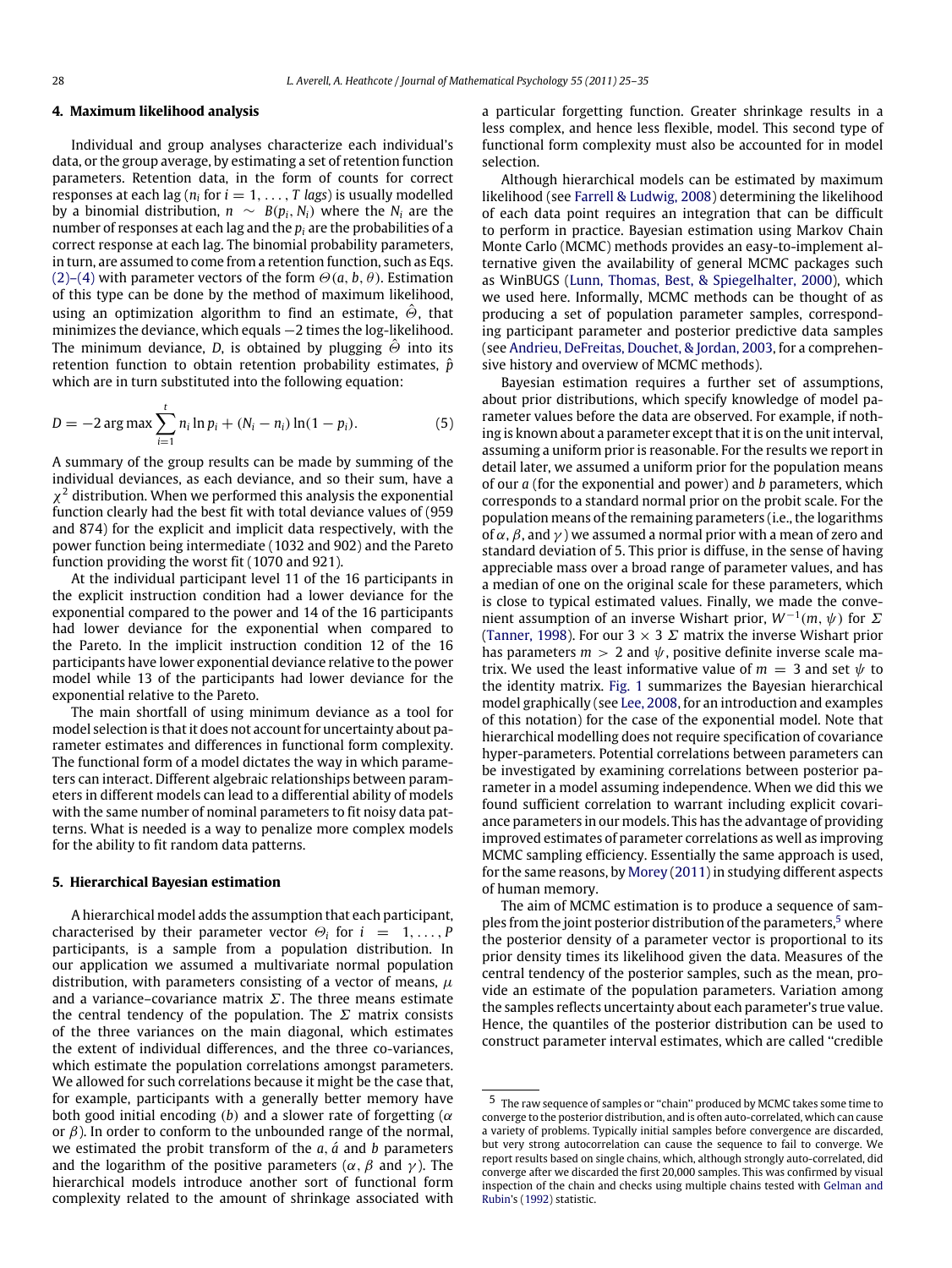<span id="page-4-0"></span>

<span id="page-4-1"></span>**Fig. 1.** Graphical notated hierarchical model for the asymptote exponential model of forgetting. Graphical models can show the relationship between and among observed and unobserved variables in a model in such a way that allows for quick and easy viewing of the total model structure. In graphical models, nodes are used to represent variables and dependencies are built into the graph configuration itself (where second order or 'child' nodes depend on first order or 'parent' nodes). Here we use accepted convention, representing continuous variables with circular nodes and discrete variables as square nodes. Further, observed variables are shaded and unobserved variables unshaded. Stochastic variables are denoted with single boarders and deterministic variables have double boarders. In this model individual participant parameter vectors  $\Theta$ are drawn from a multivariate normal hyper-prior with mean µ and a *k* × *k* variance covariance matrix Σ which was assumed to have an inverse Wishart *W*−<sup>1</sup> hyper-prior distribution. In this model  $\Delta$  represents the combination of  $\mu$  and  $\Sigma$  for each node in the model. The unit interval parameters  $a_i$  and  $b_i$  correspond to probit transformed standard normal distributions. The logarithmic parameter  $\alpha$  has a mean of zero and a standard deviation of 5. The hierarchical model has the advantage over non-hierarchical having participants estimates modeled from a higher more abstract level. B = Binomial, MVN = multivariate normal,  $t = \text{lags } 1-10$ ,  $i =$  participants.



Fig. 2. Exponential model fits to both the explicit and implicit data. The points represent the population mean retention probability estimates. The error bars represent the 95% credible intervals for the population. Ticks on the ordinate indicate lags on a log 10 scale. The vertical dot dash line at the bottom of the plot represents chance completion probability.

intervals'' in Bayesian estimation. For example, the 2.5% and 97.5% quantiles define the end points of the 95% credible interval.

We estimated the Bayesian hierarchical models described above separately for the explicit and implicit data sets from all lags. The lines in [Figs. 2–4](#page-4-1) plot the posterior prediction of the model based on the expected posterior value of parameters in each of the models. Each panel in the figures also plots the same set of point and 95% credible interval estimates of population retention probabilities. These estimates were calculated using Bayesian hierarchical models which did not assume a forgetting function;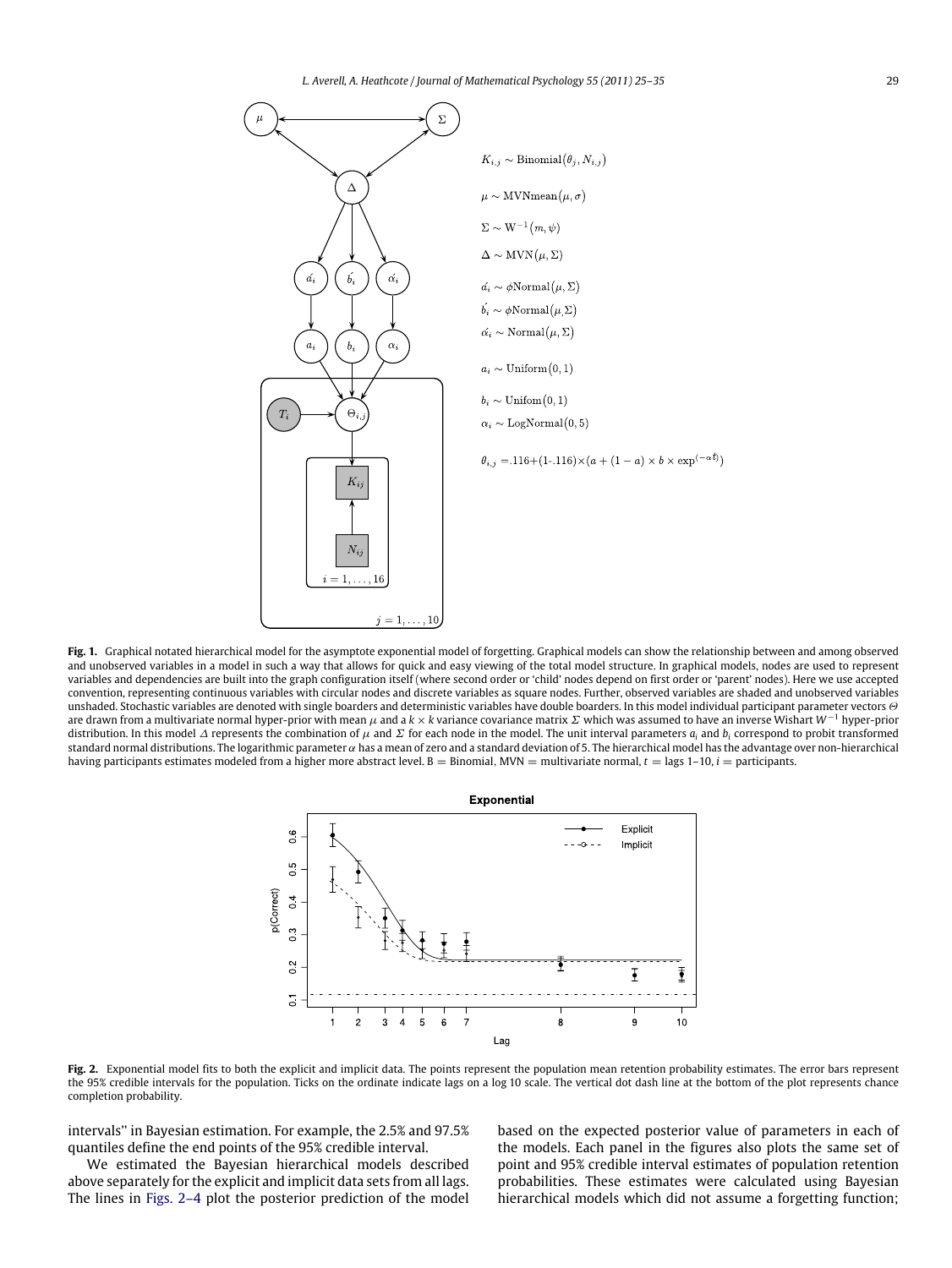

Fig. 3. Power model fits to both the explicit and implicit data. The points represent the population mean retention probability estimates. The error bars represent the 95% credible intervals for the population. Ticks on the ordinate indicate lags on a log 10 scale. The vertical dot dash line at the bottom of the plot represents chance completion probability.



Fig. 4. Pareto model fits to both the explicit and implicit data. The points represent the population mean retention probability estimates. The error bars represent the 95% credible intervals for the population. Ticks on the ordinate indicate lags on a log 10 scale. The vertical dot dash line at the bottom of the plot represents chance completion probability.

rather, they assumed a 10  $\times$  10 multivariate normal population distribution (with an arbitrary variance–covariance matrix) of probit scaled retention. The multivariate normal transformation is the Bayesian equivalent plotting maximum likelihood estimates of group performance at each lag as is common in studies of retention. The technique yielded parameter vectors of population mean retention probability estimates. These estimates were averaged, and their 2.5% and 97.5% quantiles calculated, and both appropriately transformed to obtain the points and intervals in [Figs. 2–4.](#page-4-1) Note that the ordinates in [Figs. 2–4](#page-4-1) have a  $log_{10}(lag)$  scale so that results for each lag can be easily distinguished.

The point estimates in [Figs. 2–4](#page-4-1) indicate that retention in the explicit and implicit conditions differed only for shorter lags. The difference decreased with lag and was negligible after the first session. For both conditions retention decreased slightly from the end of session through to session three, but was essentially identical for lags of 7 and 28 days. [Averell](#page-10-10) [and](#page-10-10) [Heathcote](#page-10-10) [\(2009\)](#page-10-10) used interval estimates to argue that even at 28 days performance was well above chance. In their logit scaled analysis, and in the probit scale analysis reported here the proportion of samples falling below the chance completion rate was 0.0013 or less in all cases.

[Figs. 2–4](#page-4-1) show that [Averell](#page-10-10) [and](#page-10-10) [Heathcote'](#page-10-10)s [\(2009\)](#page-10-10) design and results fulfil recommendations made by [Rubin](#page-10-18) [et al.](#page-10-18) [\(1999\)](#page-10-18) for distinguishing amongst forgetting functions; that there be nine or more lags with a large ratio of longest to shortest lag, and that data points are away from ceiling and floor, with interval estimates that are precise, with a large ratio of most to least remembered. They recommended that functions that do not remain within the interval estimates be rejected. The power function comes closest to fulfilling this criterion, falling outside the 95% credible intervals for both conditions only at the third lag. However, this method of model selection, even using the Bayesian intervals, does not take account of differences in model complexity. In the next section we apply model selection techniques that do make adjustments for complexity, although to varying degrees. We report results for several approaches following [Liu](#page-10-29) [and](#page-10-29) [Aitkin](#page-10-29) [\(2008\)](#page-10-29) suggestion that this provides another form of sensitivity check.

## **6. Bayesian model selection**

Posterior deviance values for each MCMC sample  $j = 1, \ldots, M$ can be used as a basis for model selection (see [Shiffrin](#page-10-4) [et al.,](#page-10-4) [2008,](#page-10-4) for discussion of alternative approaches). Each value is obtained by plugging each MCMC forgetting function parameter estimates for each participant,  $\Theta_{ij}$  into their forgetting function and substituting the resulting retention probability estimates into the binomial deviance equation [\(5\).](#page-3-1) These deviance values are summed over participants to produce the set of posterior deviance values,  $D(\Theta_i)$ .

Two of our model selection methods [\(Raftery,](#page-10-30) [Newton,](#page-10-30) [Sagagopan,](#page-10-30) [&](#page-10-30) [Krivitski,](#page-10-30) [2007\)](#page-10-30) AICM and BICM, require the deviance values to be independent. To achieve independence, we thinned our MCMC chains, retaining only one in every *K* values. Note that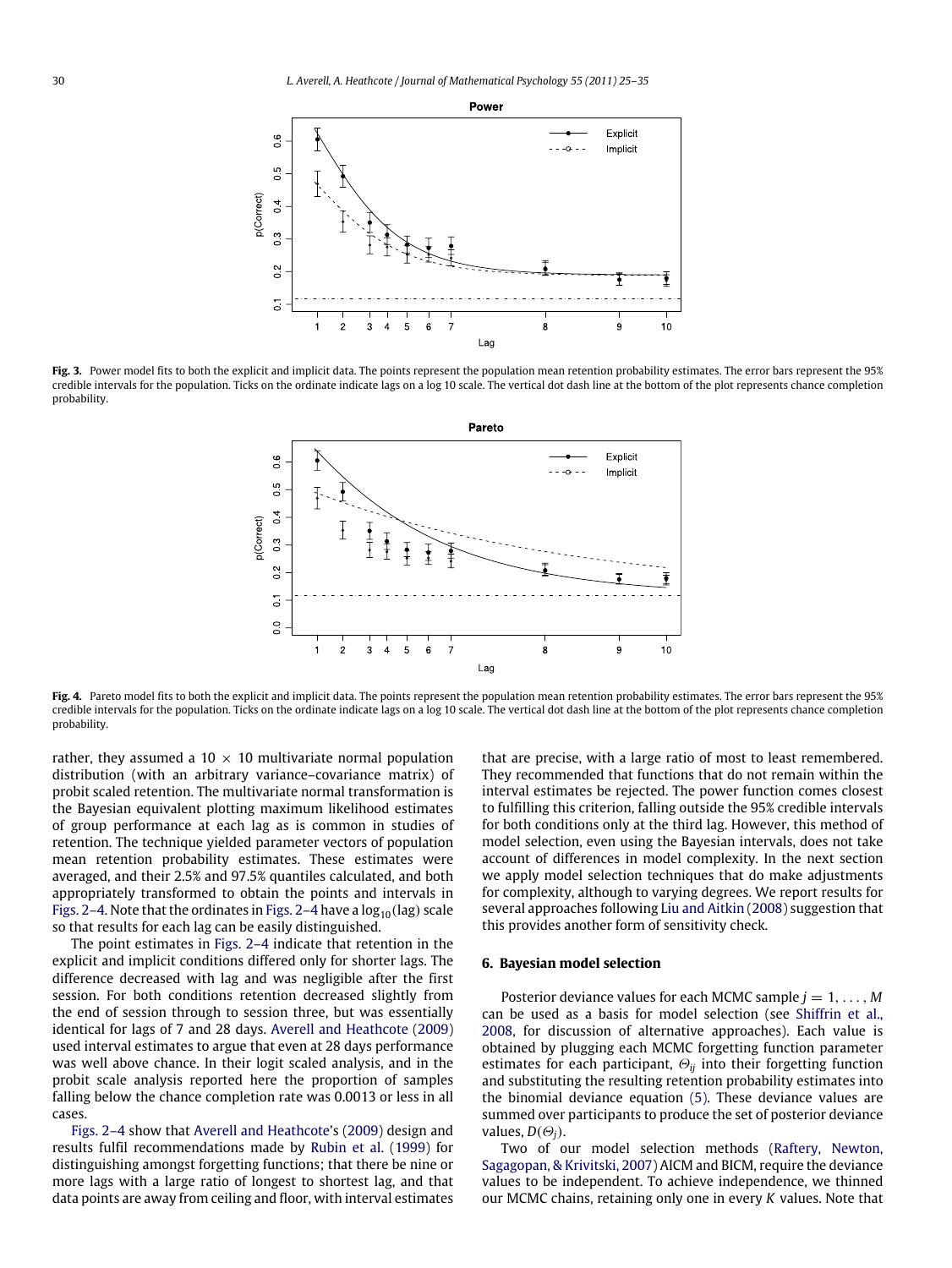the results reported previously were also based on these thinned chains. The value of *K* required, which varied between models, was indicated by examining autocorrelation functions and using the ''effetiveSize'' function provided by [Plummer,](#page-10-31) [Best,](#page-10-31) [Cowles,](#page-10-31) [and](#page-10-31) [Vines'](#page-10-31)s [\(2009\)](#page-10-31) ''coda'' package for the R statistical language. The latter function determines the effective MCMC sample size adjusted for autocorrelation; we chose a value of *K* such that the thinned chain had an actual and effective size of 10,000. We found that this number of independent deviance values, was sufficient to reduce the BICM Monte-Carlo standard-error estimate provided by [Raftery](#page-10-30) [et al.](#page-10-30) [\(2007\)](#page-10-30) to a level that did not introduce any ambiguity into the model selection results.

We examined three model selection ''information criteria'' calculated from Monte Carlo posterior deviance values. As well as the Monte Carlo Akakie (AICM) and Bayesian (BICM) information criteria mentioned previously, we also examined the more commonly used Deviance Information Criterion (DIC) [\(Spiegelhalter,](#page-10-32) [Best,](#page-10-32) [Carlin,](#page-10-32) [&](#page-10-32) [Linde,](#page-10-32) [2002\)](#page-10-32) Each of these criteria is based on the mean of the set of posterior deviance values,  $D(\Theta_i)$  and an estimate of the effective number of parameters in the hierarchical model. Differences in model complexity can cause estimates of the effective number of parameters to vary from the nominal number of parameters, which equals 48 for each of our three-parameter forgetting functions (i.e.,  $3 \times 16$ , as 16 participant's data contributes to each hierarchical model).

For DIC, the estimate of the effective number of parameters is  $p_D = \overline{D(\Theta_i)} - \overline{D(\Theta_i)}$ , where the latter term is a deviance calculated based on the average parameter values,  $\Theta_{i}$ . The  $p_{D}$ measure is sensitive to the constraint or shrinkage imposed by the hierarchical structure in the model [\(Gelman,](#page-10-33) [Carlin,](#page-10-33) [Stern,](#page-10-33) [&](#page-10-33) [Rubin,](#page-10-33) [2004\)](#page-10-33). If there is little constraint  $p<sub>D</sub>$  divided by the number of participates will approximate the nominal number of forgetting function parameters. However, when there is constraint, the estimate of 'effective parameters' can differ from the nominal value. A major concern in hierarchical model selection is that the hyper-distributions and their priors may impose different degrees of shrinkage for different models. Estimates of the hyperdistribution standard deviations and correlations can be used to examine the degree of shrinkage. It is also important to note that  $D(\overline{\Theta_i})$  and hence  $p_D$  is not parametrization invariant. In our application, for example, the value of  $D(\overline{\Theta_i})$  differs depending on whether the average of  $\Theta$  is taken on the probit and logarithmic scales used for estimation or on their original scales. The results we report here used the former scale however the model selection results do not differ if the later scale is used.

For the other criteria the estimate of the effective number of parameters is  $p_V = \text{Var}(D(\Theta_i))/2$ . As the variance of the posterior deviance is parameterization invariant, so is  $p_V$ . More complex models have a posterior deviance distribution that is more variable. While the complexity penalty  $p_V$  is sensitive to the constraint imposed by the hierarchical structure [Raftery](#page-10-30) [et al.](#page-10-30) [\(2007\)](#page-10-30) suggest that BICM is an asymptotic approximation of a Bayes factor so  $p_V$ is also sensitive to differences in the functional form complexity resulting from differences in the way parameters interact within a forgetting function. Note that for both estimates the effective number of parameters is not an absolute property of a model, it also depends on the data and the design from which they come (e.g., the lag values measured). [Table 1](#page-6-0) provides the estimates of the effective number of parameters per participant (i.e.,  $p_D/16$  and  $p_V$ /16) as well as the overall  $\overline{D(\Theta_i)}$  values for each model in the explicit and implicit conditions based on all lags.

Both measures of the effective number of parameters indicate that the Pareto model is least complex and the exponential model most complex, with the power model intermediate. As variance is always positive, the  $p<sub>V</sub>$  estimates are always positive, but this is not the case for the  $p<sub>D</sub>$  estimate, which, as shown in [Table 1,](#page-6-0)

#### <span id="page-6-0"></span>**Table 1**

Mean posterior deviance for each retention curve model,  $D(\bar{\Theta}_i)$ , and estimates of the effective number of parameters per participant,  $p<sub>D</sub>$  and  $p<sub>V</sub>$ , for implicit and explicit conditions based on data from all lags.

| Model       | Explicit      |                |       | Implicit      |         |                |
|-------------|---------------|----------------|-------|---------------|---------|----------------|
|             | $D(\Theta_i)$ | р <sub>D</sub> | $p_V$ | $D(\Theta_i)$ | $p_D$   | p <sub>v</sub> |
| Exponential | 1011          | 2.43           | 3.04  | 923           | $-0.8$  | 2.45           |
| Power       | 937           | 1.66           | 2.74  | 879           | $-0.96$ | 2.25           |
| Pareto      | 1002          | 1.04           | 2.31  | 933           | $-2.42$ | 1.87           |

are negative for all models in the implicit condition. The negative  $p<sub>D</sub>$  values for the implicit condition are problematic. [Spiegelhalter](#page-10-32) [et al.](#page-10-32) [\(2002\)](#page-10-32) suggest that negative  $p<sub>D</sub>$  values can be produced from non-normal posterior distributions or when the model is not a good description of the data. We investigated these possibilities in our data and found neither were applicable. Further, estimates remained negative when using central tendency estimates (e.g., median or mode) other than the mean as well as averaging on different scales in the calculation of  $p<sub>D</sub>$  and the same models were selected. Due to the negative  $p<sub>D</sub>$  values we recommend caution when interpreting the DIC results for the implicit instruction condition.

Regardless of the negative  $p<sub>D</sub>$  values, model selection based on the three information criteria produced consistent results favoring the power function, as shown in [Table 2.](#page-7-0) Each criterion adds to the mean posterior deviance a correction that is an increasing function of model complexity, so the model with the smallest value of the criterion is selected, DIC =  $D(\Theta_i) + p_D$ , AICM =  $D(\Theta_i) + p_V$ and BICM =  $\overline{D(\Theta_i)} + p_V \times \ln \sum_i N_i$ . BICM applies a harshest complexity correction for all but very small data samples, and has been criticised for over correction (see Carlin and Spiegelhalter's discussion in [Raftery](#page-10-30) [et al.,](#page-10-30) [2007](#page-10-30) pp. 33–36). The AICM and BICM results for a set of models can be transformed into weights making their values more interpretable as the conditional probability of each model [\(Wagenmakers](#page-10-34) [&](#page-10-34) [Farrell,](#page-10-34) [2004\)](#page-10-34). These values are given in brackets in [Table 2.](#page-7-0) In all cases the exponential model has negligible support. The AICM weights indicate very strong evidence in favor of the power model, whereas the BICM weights are more equivocal, but still clearly favor the power model.

By inspecting the hyper-distribution standard deviations we can gain an understanding of how much pooling is occurring across models. Larger standard deviation in the hyper-distributions equates to less constraint by the imposed hierarchical structure. [Table 3](#page-7-1) shows the hyper-distribution standard deviation for each model in both the explicit and implicit instruction conditions. The Pareto has a smaller standard deviation for the *b* parameter and overall lower standard deviation estimates in the explicit instruction condition, equating to lower  $p<sub>D</sub>$  values. However, the lower complexity penalty is not enough to make up for its misfit as reflected in its generally higher posterior deviance. The exponential and power models are roughly equivalent in the standard deviation of the hyper-parameter for the asymptote and scale parameters the rate parameter  $(\alpha)$  standard deviation estimates in the rate parameter for the exponential is slightly larger than the rate parameter  $(\beta)$  estimates for the power. Therefore the lower DIC for the power model may be the result of differential shrinkage across models.

To further examine the possibility of differential shrinkage effecting the DIC results as well as to investigate the possibility of prior sensitivity in model selection (see [Liu](#page-10-29) [&](#page-10-29) [Aitkin,](#page-10-29) [2008\)](#page-10-29) we examined the effect of a range of priors; repeating our analyses with prior standard deviations of 2 and 1, respectively, for the probit and logarithmic scale population mean as well as a very diffuse set of priors where probit scale parameters were given a standard deviation of 2 while the logarithmic scaled parameters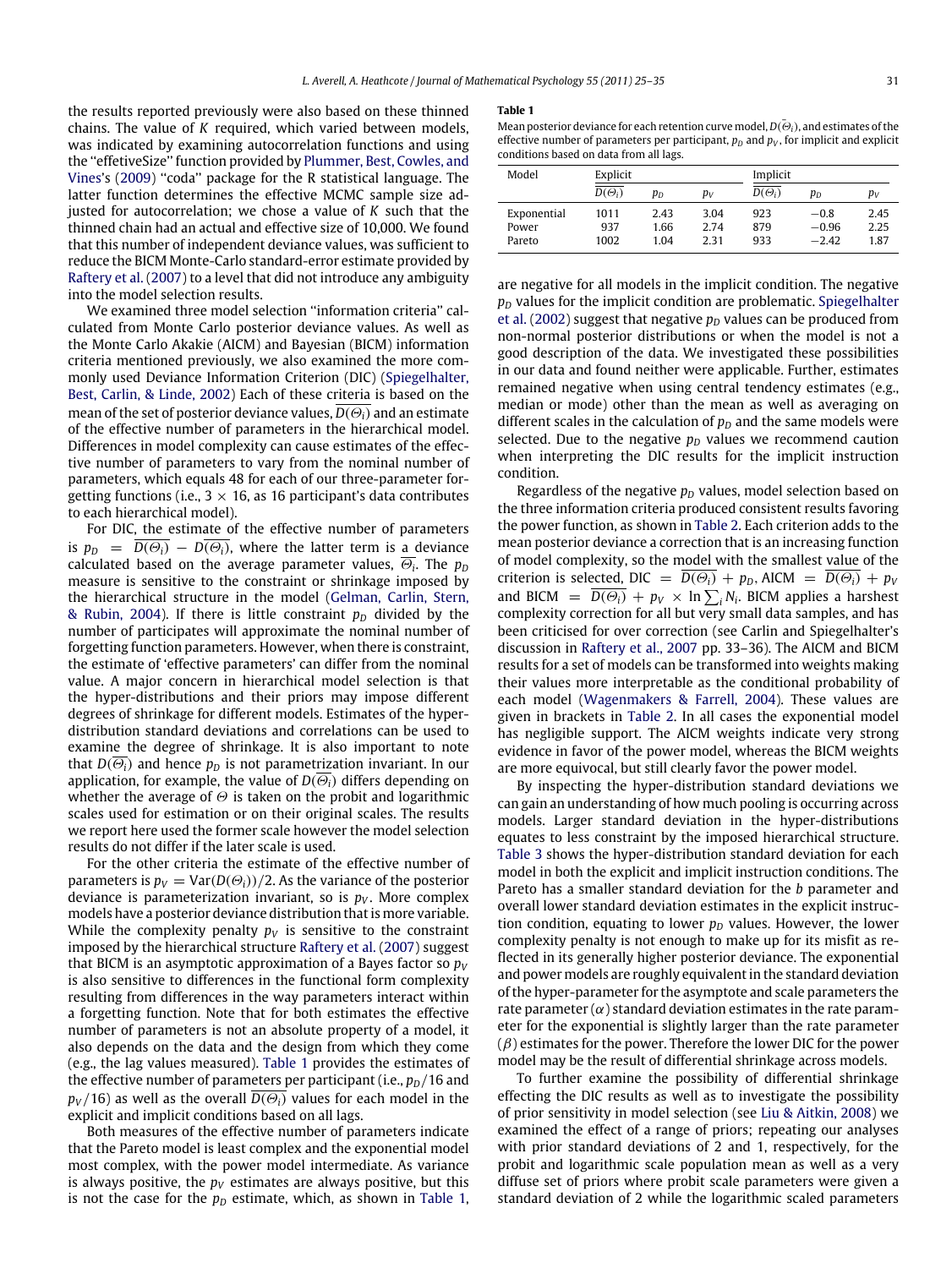## <span id="page-7-0"></span>**Table 2**

Information criteria for implicit and explicit conditions based on data from all lags. Conditional model probabilities based on AICM and BICM are given in brackets.

| Model       | Explicit |         |             | Implicit |        |             |  |
|-------------|----------|---------|-------------|----------|--------|-------------|--|
|             | DIC      | AICM    | <b>BICM</b> | DIC      | AICM   | <b>BICM</b> |  |
| Exponential | 1049     | 1059(0) | 1427(0)     | 910      | 962(0) | 1260(0)     |  |
| Power       | 963      | 981(1)  | 1313(0.95)  | 864      | 915(1) | 1188(0.67)  |  |
| Pareto      | 1019     | 1039(0) | 1319(0.05)  | 895      | 963(0) | 1190(0.33)  |  |

### <span id="page-7-1"></span>**Table 3**

Mean estimates of the hyper-distribution standard deviation (SD) and correlation (*r*) parameters for the exponential, power and Pareto models for explicit and implicit instruction conditions.

| Exponential | Explicit    |               |                 | Exponential | Implicit    |             |                 |
|-------------|-------------|---------------|-----------------|-------------|-------------|-------------|-----------------|
|             | а           | b             | $\alpha$        |             | a           | b           | $\alpha$        |
| SD          | 0.32        | 0.54          | 0.7             |             | 0.32        | 0.55        | 0.73            |
|             | a, b        | $a, \alpha$   | $b, \alpha$     |             | a, b        | $a, \alpha$ | $b, \alpha$     |
|             | 0.23        | 0.04          | 0.41            |             | 0.24        | $-0.09$     | 0.32            |
| Power       | а           | b             | β               | Power       | a           | b           | β               |
| SD          | 0.31        | 0.6           | 0.45            |             | 0.31        | 0.66        | 0.53            |
|             | a, b        | $a, \alpha$   | $b, \beta$      |             | a, b        | $a, \beta$  | $b, \beta$      |
|             | 0.14        | 0.07          | 0.18            |             | 0.21        | 0.052       | 0.27            |
| Pareto      | h           | $\mathcal{L}$ |                 | Pareto      | h           |             |                 |
| <b>SD</b>   | 0.39        | 0.4           | 0.13            |             | 0.7         |             | 0.38            |
|             | $b, \gamma$ | $b, \beta$    | $\gamma, \beta$ |             | $b, \gamma$ | $b, \beta$  | $\gamma, \beta$ |
|             | 0.18        | 0.3           | $-0.37$         |             | 0.07        | 0.27        | $-0.7$          |

had a standard deviation of  $5<sup>6</sup>$  $5<sup>6</sup>$  $5<sup>6</sup>$  We also analysed model selection with a range of values for  $\psi$ , the inverse Wishart hyper-prior. With all sets of hyper-priors the posterior variances did not change from the results in [Table 3](#page-7-1) and again the power model was favoured by all model selection techniques in both experimental conditions. The outcomes suggest that the results reported in [Tables 1–3](#page-6-0) show little prior sensitivity. This includes the  $p<sub>D</sub>$  values for the implicit condition, which remained negative for all sets of hyper-priors.

Although the model selection techniques above all point to the power model supremacy at the hierarchical level it is also worth investigating model predictions against actual performance at an individual level. Posterior predictive distributions are useful in such a comparison and are generated based on Eq. [\(6\).](#page-7-3)

$$
p(y^{\text{rep}}|y) = \int p(y^{\text{rep}}|\theta) p(\theta|y) d(\theta)
$$
\n(6)

where y<sup>rep</sup> can be thought of as values (in this case counts of correct completions at each lag) that would be observed if the conditions generating *y* were reintroduced. The integral gives the probability density of  $y^{\text{rep}}$  given the values of  $\theta$  as well as the posterior distribution of θ given the data *y* across parameter space  $d(\theta)$  (see [Lynch](#page-10-35) [&](#page-10-35) [Western,](#page-10-35) [2004,](#page-10-35) for further discussion). WinBUGS [\(Lunn](#page-10-23) [et al.,](#page-10-23) [2000\)](#page-10-23) can compute posterior predictive distributions with the use of the cut function. We can compare these posterior predictive distributions to actual performance to asses model performance. Indication of a models inadequacies are seen where the posterior predictive distributions fail to capture trends in individual performance.

[Figs. 5](#page-8-0) and [6](#page-8-1) represent the posterior predictive distributions at each lag as vertically aligned squares where the size of each of the squares represents the probability of each retention count. Observed performance is indicated by the black line (see [Shiffrin](#page-10-4) [et al.,](#page-10-4) [2008\)](#page-10-4) The results for participant 9 in the explicit condition and participant 15 in the implicit condition, shown in [Figs. 5](#page-8-0) and [6](#page-8-1) respectively, are representative of results for other participants. In both figures it is evident that, relative to the power model, the exponential under-predicts performance at the later lags in session 1 (lags 6 and 7) and over-predicts performance at the later sessions (lags 8–10). The Pareto exhibits the opposite pattern, overprediction at lags 6 and 7 in the first session and under-prediction for later sessions. The same trends are evident in the population level results illustrated in [Figs. 2–4.](#page-4-1)

## **7. General discussion**

The search for a general description of forgetting is one of the oldest unresolved problems in experimental psychology. We proposed that the difficulty in resolving this problem stems from issues relating to: (1) the level of measurement noise and the length of the retention period, (2) fitting models to data averaged over participants and (3) model selection techniques that do not account for differential complexity between candidate forms of the forgetting curve.

<span id="page-7-3"></span>We addressed the first problem by analyzing data collected by [Averell](#page-10-10) [and](#page-10-10) [Heathcote](#page-10-10) [\(2009\)](#page-10-10), with a large number of observations per participant per retention interval, and retention measurements from one minute to 28 days. We avoided the second problem, while also minimizing measurement noise by analyzing data from all participants simultaneously, using hierarchal models estimated by Bayesian methods. Importantly the hierarchal models offer the level of psychological abstraction necessary to infer processes within the population without suffering the disadvantages distortion due to averaging. We addressed the third problem using Bayesian model selection techniques. These techniques required only information easily available from standard MCMC estimation, posterior deviance values. Consequently, both the estimation of hierarchical models and Bayesian model selection were accomplished relatively easily, making this approach readily available to other researchers.

Our analysis revealed that, although for individual participant data the exponential function with an above chance asymptote had the best fit among the models we considered, this advantage was due to its extra flexibility (complexity). When we adjusted for complexity using a range of model selection techniques that varied in the degree to which they adjusted for complexity, in every case a power function with an above chance asymptote provided

<span id="page-7-2"></span><sup>6</sup> We attempted to obtain MCMC samples with even more diffuse hyper-priors but WinBUGS frequently crashed at these levels.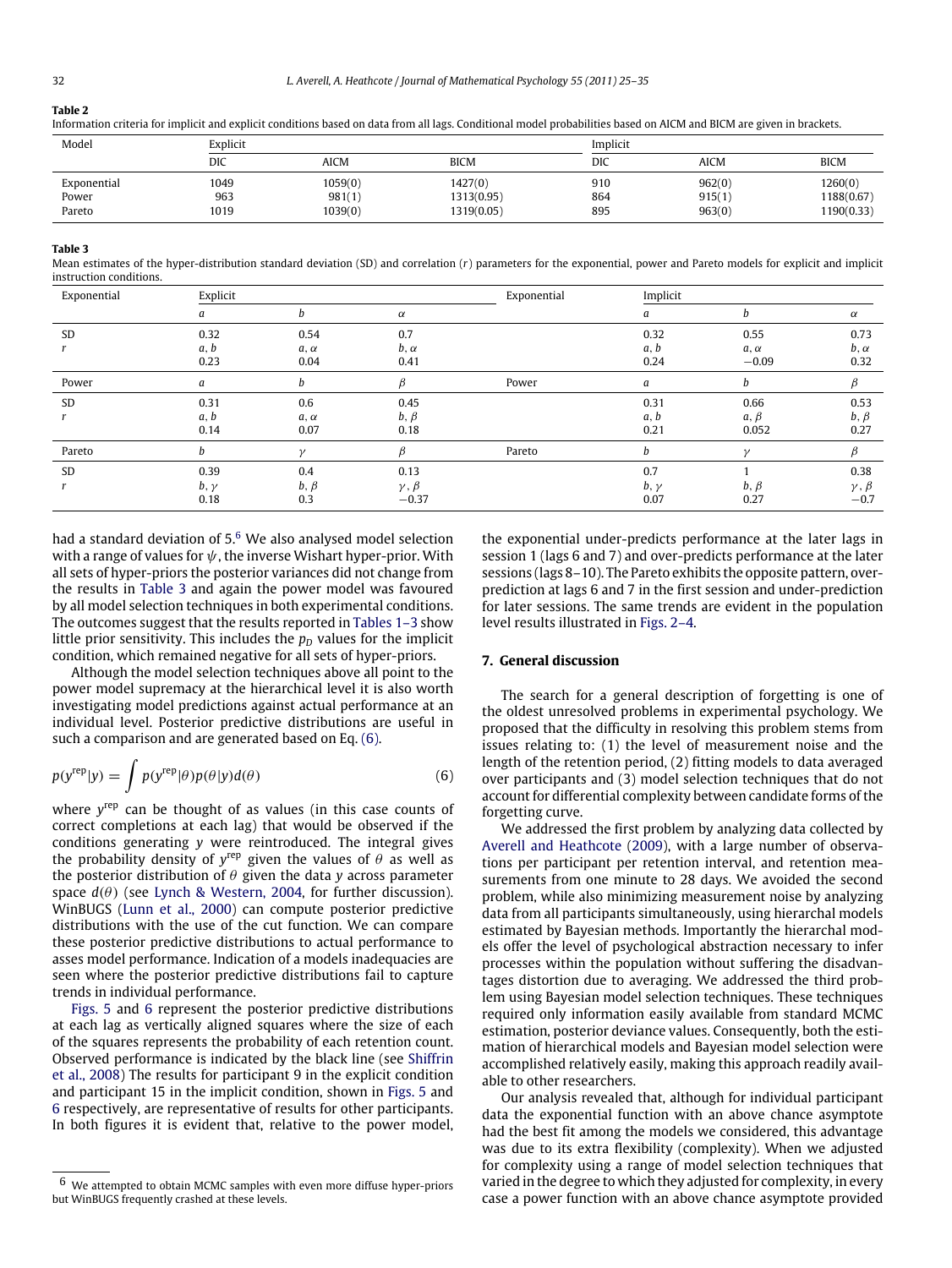<span id="page-8-0"></span>

<span id="page-8-1"></span>**Fig. 5.** Posterior predictive distribution for the power (panel 1), exponential (panel 2) and Pareto (panel 3) for participant 9 in the explicit condition. The vertically aligned squares represent the posterior mass of stems completed at each lag given the models assumptions. The black line represents counts of stems correctly completed at each lag for participant 9.



**Fig. 6.** Posterior predictive distribution for the power (panel 1), exponential (panel 2) and Pareto (panel 3) for participant 15 in the implicit condition.

the best description of forgetting. Interestingly, previous analyses of retention functions without an asymptote [\(Lee,](#page-10-6) [2004\)](#page-10-6) found that the power model was more complex than the exponential. Our findings suggest that the addition of asymptote parameters adds more complexity to the exponential function than the power function.

## *7.1. The power model of forgetting*

The power function was selected as the best forgetting curve for data collected under both explicit and implicit memory instructions. [Table 4](#page-9-0) shows the estimated estimated posterior parameter values and 95% credible interval for the power function. The *a* and  $\gamma$  estimates are very similar, but the *b* parameter is slightly greater under for explicit than implicit, suggesting that instructions produced differences in initial performance, but that the rate at which participant's performance declined and the final level of retention were almost identical. The lower bound of the credible interval for the *a* parameter in both conditions is above the chance completion level of 0.116 indicating that the asymptote parameter was necessary. The correlation estimates in [Table 3](#page-7-1) show mild departures from independence. The forgetting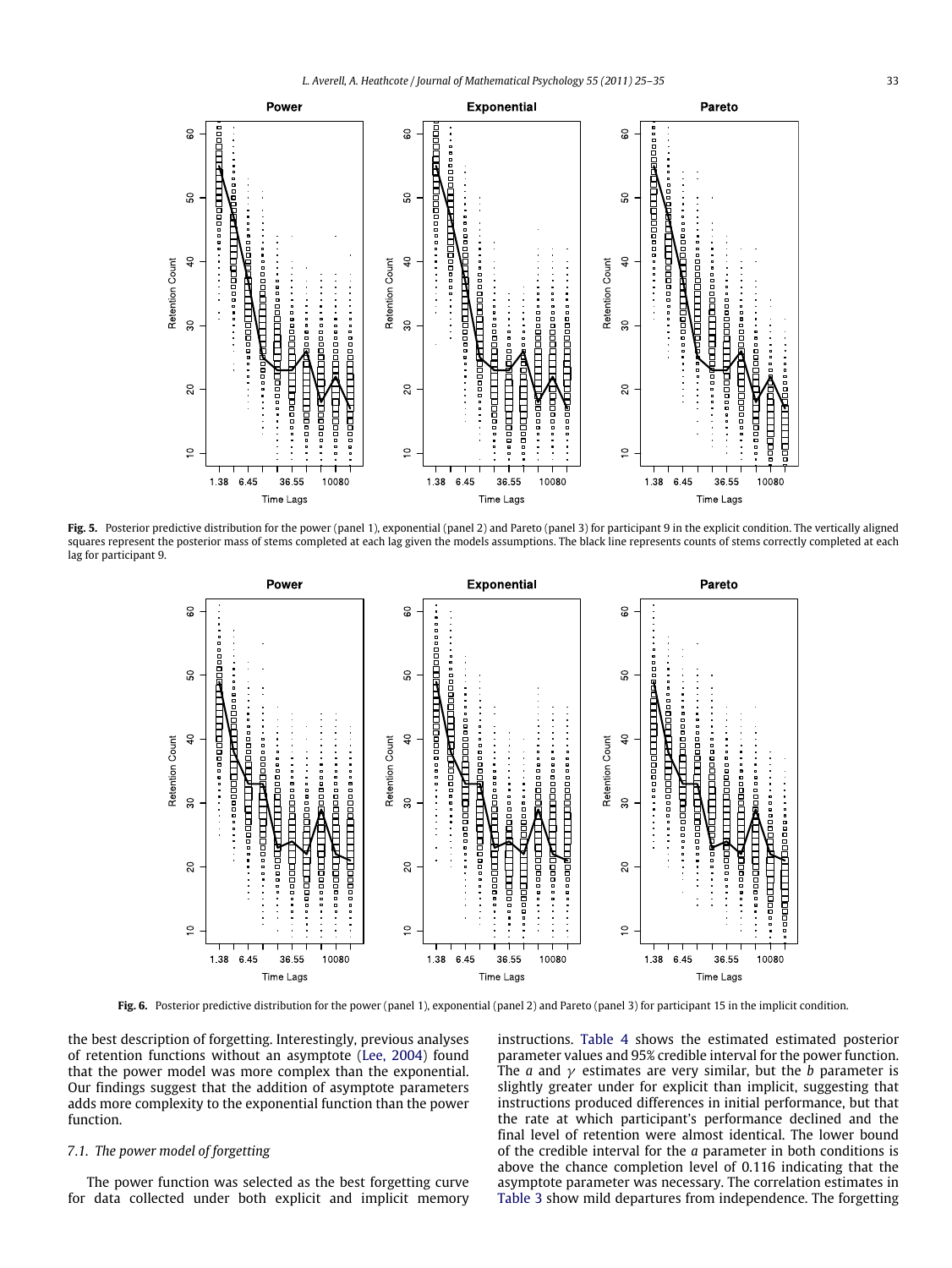functions with an asymptote displayed a small positive correlation between the *a* and *b* parameters. This suggests that participants with a higher asymptote also have a greater estimated level of initial retention (i.e.,  $a + (1 - a) \times b$ ), perhaps due to individual differences in overall mnemonic ability. The correlations between the forgetting rate and asymptote was weak for both exponential and power functions, but there were larger positive correlations between *b* and the forgetting rate, and this was also true for the Pareto function. The latter correlations suggest that participants with a greater overall decrease in retention relative to their asymptotic performance forgot at a faster rate. Similarly larger, but negative, correlations occurred between the Pareto forgetting rate and  $\gamma$  parameters. This suggests that, particularly in the implicit condition, there was a trade-off between these parameters, whereas the Pareto *b* and  $\gamma$  parameters were largely independent.

#### <span id="page-9-0"></span>**Table 4**

Mean estimated posterior parameter values (with 95% credible interval) for the power model in both explicit and implicit conditions.

|                      | Parameter                            |                                      |                                   |  |  |  |
|----------------------|--------------------------------------|--------------------------------------|-----------------------------------|--|--|--|
|                      | а                                    |                                      |                                   |  |  |  |
| Explicit<br>Implicit | 0.19(0.15, 0.24)<br>0.19(0.14, 0.24) | 0.78(0.71, 0.85)<br>0.62(0.43, 0.86) | 0.68(0.5, 0.9)<br>0.67(0.43, 1.1) |  |  |  |

The similarity in the predicted posterior parameter estimates for the explicit and implicit instruction conditions resemble those of [McBride](#page-10-11) [and](#page-10-11) [Dosher](#page-10-11) [\(1997\)](#page-10-11) (see also [Dorfam,](#page-10-36) [Kihlstrom,](#page-10-36) [Cork,](#page-10-36) [&](#page-10-36) [Misiaszek,](#page-10-36) [1995\)](#page-10-36), which they took to be suggestive of a single system underlying performance on both tasks. [Kinder](#page-10-37) [and](#page-10-37) [Shanks](#page-10-37) [\(2001\)](#page-10-37) provide a cognitive single system model of other phenomena used as evidence for separate explicit and implicit memory systems (but see [Reber,](#page-10-38) [2002\)](#page-10-38), and [Wais,](#page-10-39) [Wixted,](#page-10-39) [Hopkins,](#page-10-39) [and](#page-10-39) [Squire](#page-10-39) [\(2006\)](#page-10-39) suggest that the same hippocampual circuits underlie performance in both explicit and implicit memory tasks. Better initial performance under explicit instructions may be due to a conscious effort to reinstate retrieval cues that are available within the first session but subsequently become unavailable. Consistent with this characterization, implicit and explicit performance was essentially identical in later sessions.

The ability of the power function to describe theoretical postulates believed common to forgetting, as well as a broad array of other cognitive processes, such as the relationship between perceptual magnitude and the judgment of that magnitude [\(Stevens,](#page-10-40) [1957\)](#page-10-40), and the need to retrieve information in ecological settings [\(Anderson,](#page-10-41) [1990;](#page-10-41) [Schooler,](#page-10-42) [1998\)](#page-10-42) led [Brown](#page-10-2) [et al.](#page-10-2) [\(2007\)](#page-10-2) to suggest that the power function be treated as a default model for cognitive processes until such time that sufficient evidence against it is found. The power law of forgetting has been used to describe forgetting at a neural level, where interference from other memory traces causes a breakdown in consolidation processes [\(Wixted,](#page-10-14) [2004\)](#page-10-14), but with a diminishing effect as retention increases, consistent with the power function's declining hazard rate (see [Simmon,](#page-10-17) [1966\)](#page-10-17). Although the findings presented above are consistent with such a consolidation processes, they are not in agreement with [Wixted'](#page-10-14)s [\(2004\)](#page-10-14) conclusions regarding the ultimate fate of memories. Hence, if competition for consolidation is the cause of forgetting, it appears that ultimately some memory traces 'win' the competition and are permanently stored.

A power law of forgetting has also been attributed to a purely cue overload process [\(Brown](#page-10-2) [et al.,](#page-10-2) [2007\)](#page-10-2). Specifically, a power model of forgetting can capture the buildup of interference where interfering material is assumed to be logarithmically compressed within cognitive space as a function of retention interval. Logarithmic compression of items in memory has the effect of making them increasingly confusable as time proceeds. The logarithmic compression of information is one of the assumptions of the SIMPLE (Scale Invariance Memory Perception and Learning model; [Brown](#page-10-2) [et al.,](#page-10-2) [2007\)](#page-10-2). However, the cue overload argument presented by [Brown](#page-10-2) [et al.](#page-10-2) [\(2007\)](#page-10-2) also assumes a process that ultimately renders memories inaccessible due to the buildup of interference, an assumption that is not in keeping with the results reported here. It should be noted that the two explanations need not be mutually exclusive, indeed [Wixted](#page-10-14) [\(2004\)](#page-10-14) argued that the two causes of forgetting both occur in normal human functioning.

## *7.2. Within session effects*

The power function was selected based data from retention periods extending across several experimental sessions over a 28 day period. However, many retention experiments are conducted within a single session. When we analyzed data from only the first session of [Averell](#page-10-10) [and](#page-10-10) [Heathcote](#page-10-10) [\(2009\)](#page-10-10), results in favor of the power function were less convincing, and, overall, results were less consistent. Model selection results based on posterior likelihood ratios were equivocal in all cases. The exponential function was preferred by both AICM and DIC for the explicit data, and by DIC for the implicit data. The power function was preferred by AICM and BICM for the implicit data, and the Pareto function was preferred by BICM for the explicit data. Clearly, the latter result is questionable in light of all selection methods placing the Pareto function last with the full data set, as including longer lags should favor the Pareto function by measuring the very slowly declining performance which it can model. Hence this result is likely due to an over-correction for complexity by BICM [\(Spiegelhalter](#page-10-32) [et al.,](#page-10-32) [2002\)](#page-10-32). On balance, however, the other findings indicate that the exponential function provides the best account of the session one data.

One possible account of these differences between first session model selection results and the results for all sessions is that, consistent with the multiple-scale nature of the power function, two processes with different time scales are acting to disrupt memory performance over the full 28 day period. The fast time scale process dominates forgetting within the first session, resulting in approximately exponential forgetting (also see [Rubin](#page-10-18) [et al.,](#page-10-18) [1999,](#page-10-18) for evidence of an even faster time scale process that they identify with short-term memory). Across later sessions the longer time scale process dominates, and so when data from all sessions are fit simultaneously the multi-scale power function provides a better account. Therefore, a power law of retention might not be an absolute, but instead depend on the length of the retention interval. However, as most attempts to retrieve information in the real world happen outside of the context in which the information was encoded, and often over time-frames of days, weeks and even years, a power function may represent the most ecologically valid quantitative description of forgetting.

#### *7.3. Above chance asymptotes and Jost's second law*

The power law of forgetting quantifies one of the oldest verbal 'laws' in experimental psychology, [Jost](#page-10-16) [\(1897\)](#page-10-16) second law. Our results partially support Jost's second law. Our findings suggest that if two memory traces are equal in strength, but sufficiently different in age, the younger one will decline faster than the older one, due to the influence of the fast time-scale process on the younger but not older trace. However, this law only holds until both traces have reached asymptote. Obviously, at this stage, the age of the trace is irrelevant as both traces are now no longer declining. The presence of an above chance asymptote for the power model suggests that some memory traces are resistant to the force imposed by other memories either at the neural or cognitive level. Given that 28 days is a sufficient period to address